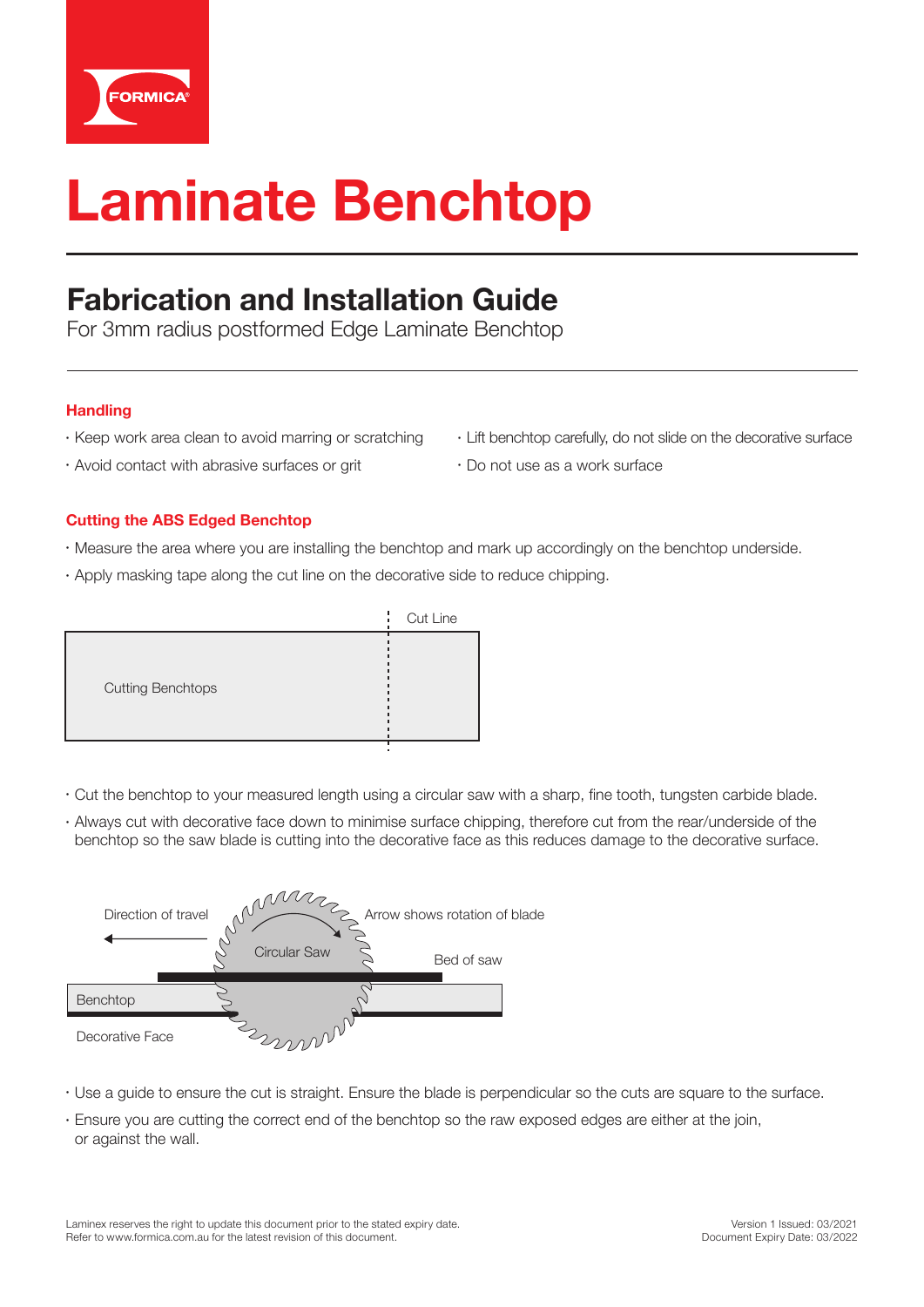## **Formica® Laminate Benchtop**

### **Fabrication and Installation Guide**

- The depth of the benchtop may need to be trimmed if the wall it is being placed up against is not even. Ensure you leave enough depth to enable a minimum 20mm overhang from the face of the cabinet door.
- Some hand sanding can be used to improve the flatness of the join.
- Benchtop Cabinet Door 20mm
- If cutting a mitre join, cut one benchtop piece first then use this to ensure the corresponding angle on the other benchtop piece is correct, as the walls may not be at 90 degrees - square. This will assist in avoiding open joins.

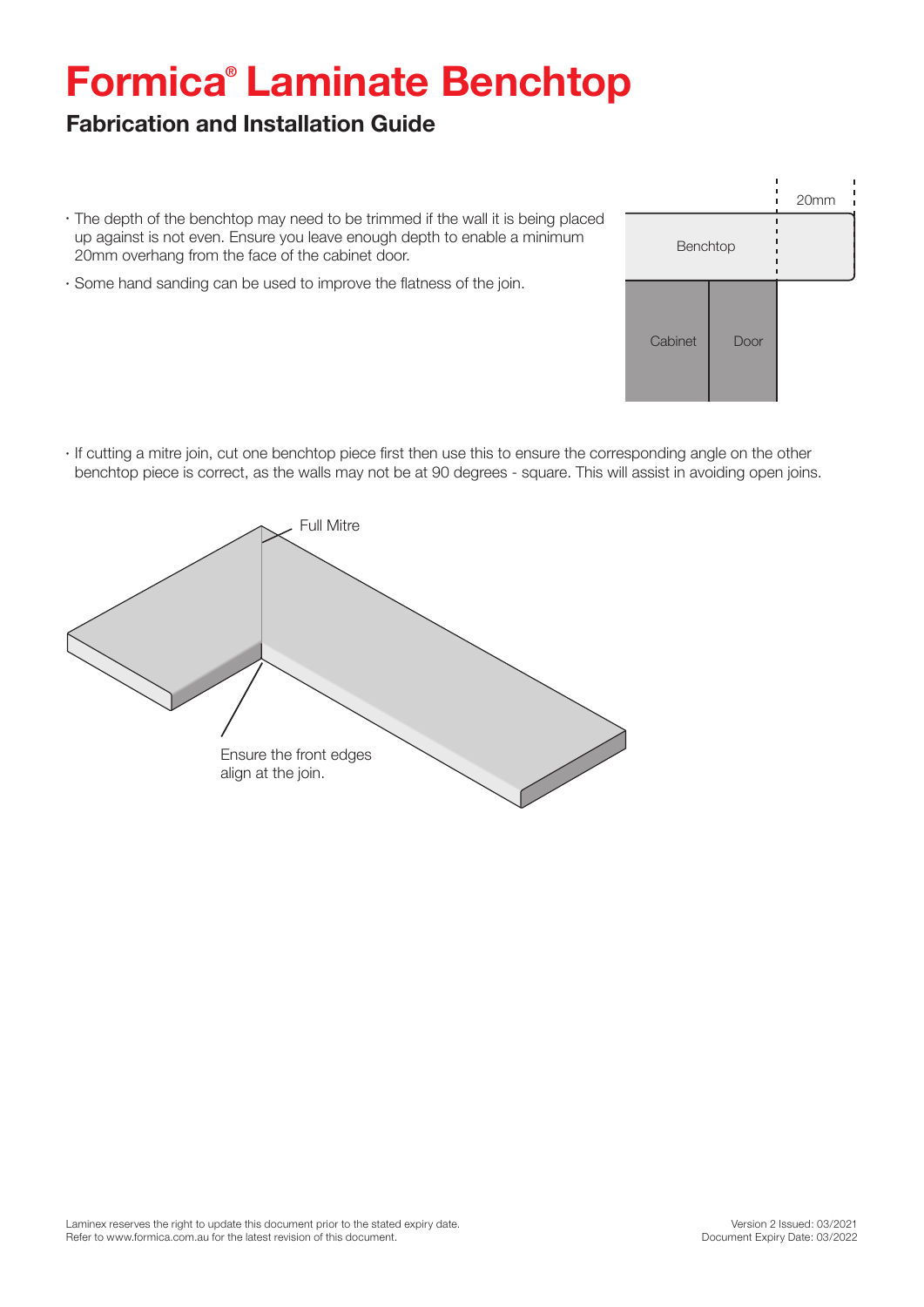## **Formica® Laminate Benchtop**

### **Fabrication and Installation Guide**

#### **Preparation for Joins**

Ensure the position of the joiners is accessible from the underside when placed on the cabinets.

- On the underside of the benchtop, mark up where your drill bore holes for the joiners will be placed as indicated in the diagram - 20mm in from the edge of the benchtop and 100mm from the edge of the adjoining benchtop.
- The placement of the middle benchtop joiner is to be centred between the two outer bore holes.
- Using a 35mm hinge bore bit, drill to a depth of 25mm. The edge of the bore bit should just touch the 20mm line previously marked
- To complete, create a 10mm wide channel to join each opposing hole by using a fine tooth wood saw and a chisel. Remember to make the channel the same depth as the bore holes.



#### **Joining Benches**

Where two sections of benchtop are to be joined, lightly sand each raw end. Where there is ABS edging on one side, see below on how to remove edging.



Laminex reserves the right to update this document prior to the stated expiry date. Refer to www.formica.com.au for the latest revision of this document.